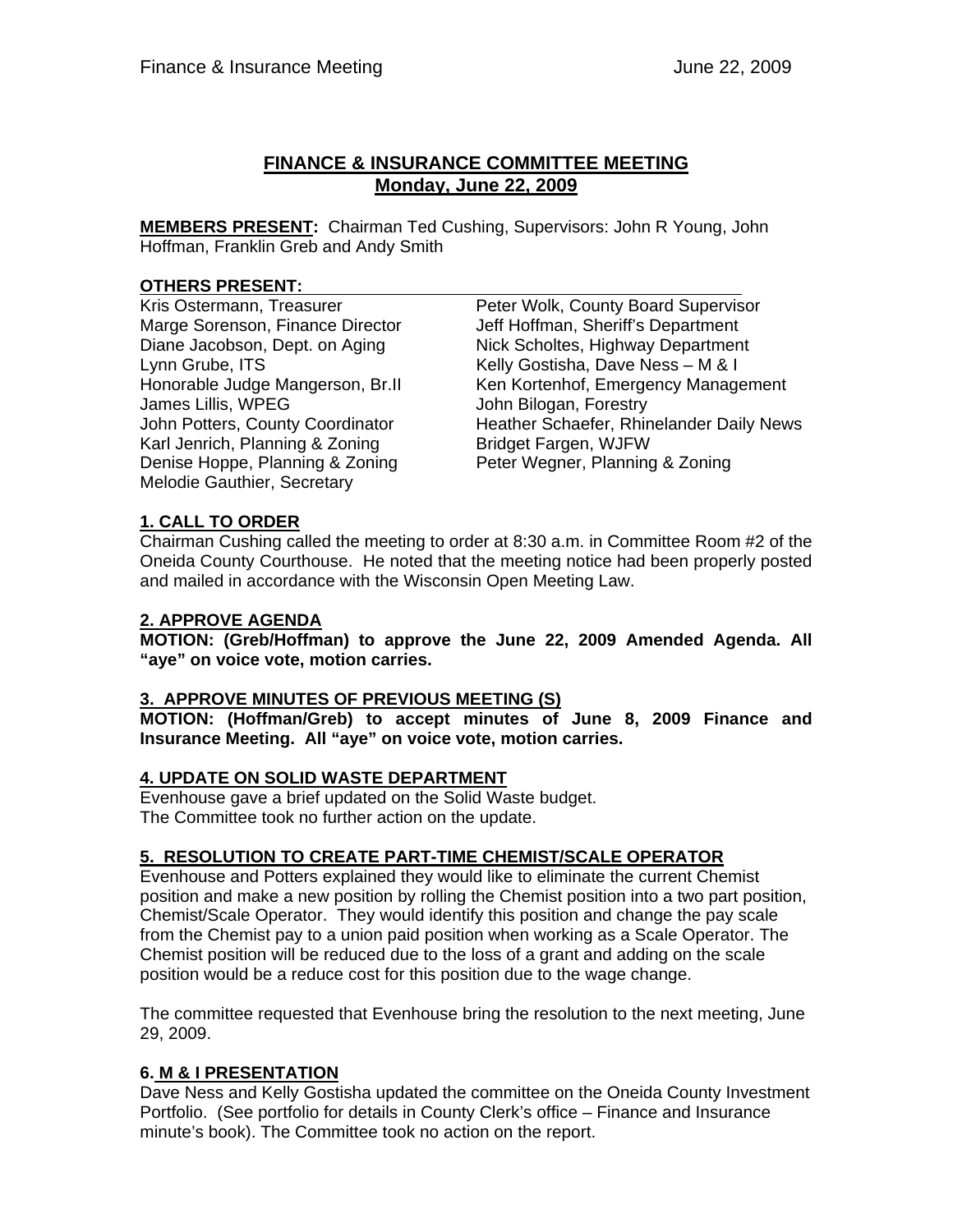### **7. VOUCHERS, REPORTS AND PURCHASE ORDERS**

### **County Clerk**

Gauthier presented bills and vouchers for approval.

#### **MOTION: (Hoffman/Young) to approve the County Clerk's bills and vouchers. All "aye" on voice vote, motion carries.**

#### **Treasurer**

Ostermann presented bills and vouchers for approval and May 2009 Statement of Cash Account.

**MOTION: (Greb/Cushing) to approve the Treasurer's bills, vouchers and the May 2009 Statement of Cash Account. All "aye" on voice vote, motion carries.** 

#### **Information Technology Services**

Grube presented bill and vouchers for approval.

**MOTION: (Young/Greb) to approve ITS bills, vouchers. All "aye" on voice vote, motion carries.** 

### **Finance**

Sorenson presented bills and vouchers for approval.

**MOTION: (Young/Hoffman) to approve the Finance bills, vouchers. All "aye" on voice vote, motion carries.** 

**8. LINE ITEM TRANSFERS** - NONE **9. RESOLUTION FOR LINE ITEM TRANSFERS** - NONE **10. ITS – TECHNOLOGY PLAN** - NONE **11. STRATEGIC PLANNING STATUS REPORT** - NONE

### **12. PROGRAM REDUCTION/REVENUE GENERATION HEARINGS SCHEDULE**

### 10:00 a.m. Planning & Zoning

Karl Jennrich stated that Planning and Zoning had 19 employees in 2002, with staff cuts throughout the years; there are 13.5 employees in 2009. He stated that the Department feels that the current staff levels are adequate at this time. Jennrich summarized Planning and Zoning's programs and explained if they are Federal or State mandated. Jennrich also stated zoning permits have decreased the last couple of years. He feels that new revenues may be obtained without increasing work load or staffing. Non-metallic mining, Sanitary maintenance cards, subdivision/additional lots, enforcement, soil and site evaluations/review fees, real estate transfer permit fees, onsite inspections and existing septic inspection are some of the topics Jennrich talked about for revenue.

### 10:30 a.m. Forestry

John Bilogan states that the revenue from the stumpage timber sales is good. He states the County Forest Land Purchase/Land Survey Account funds have accumulated to \$475,597 and in recent years very few acres of land have been purchased for enrollment into county forest. The Forestry staff and Committee have developed two different options to help reduce this account. Option 1, the funding mechanism for this account could be reduced form 10% to 5% which would result in additional \$40,000 to \$50,000 un-obligated funds. Option 2, would be to place a cap on the maximum funds that would be deposited into the account.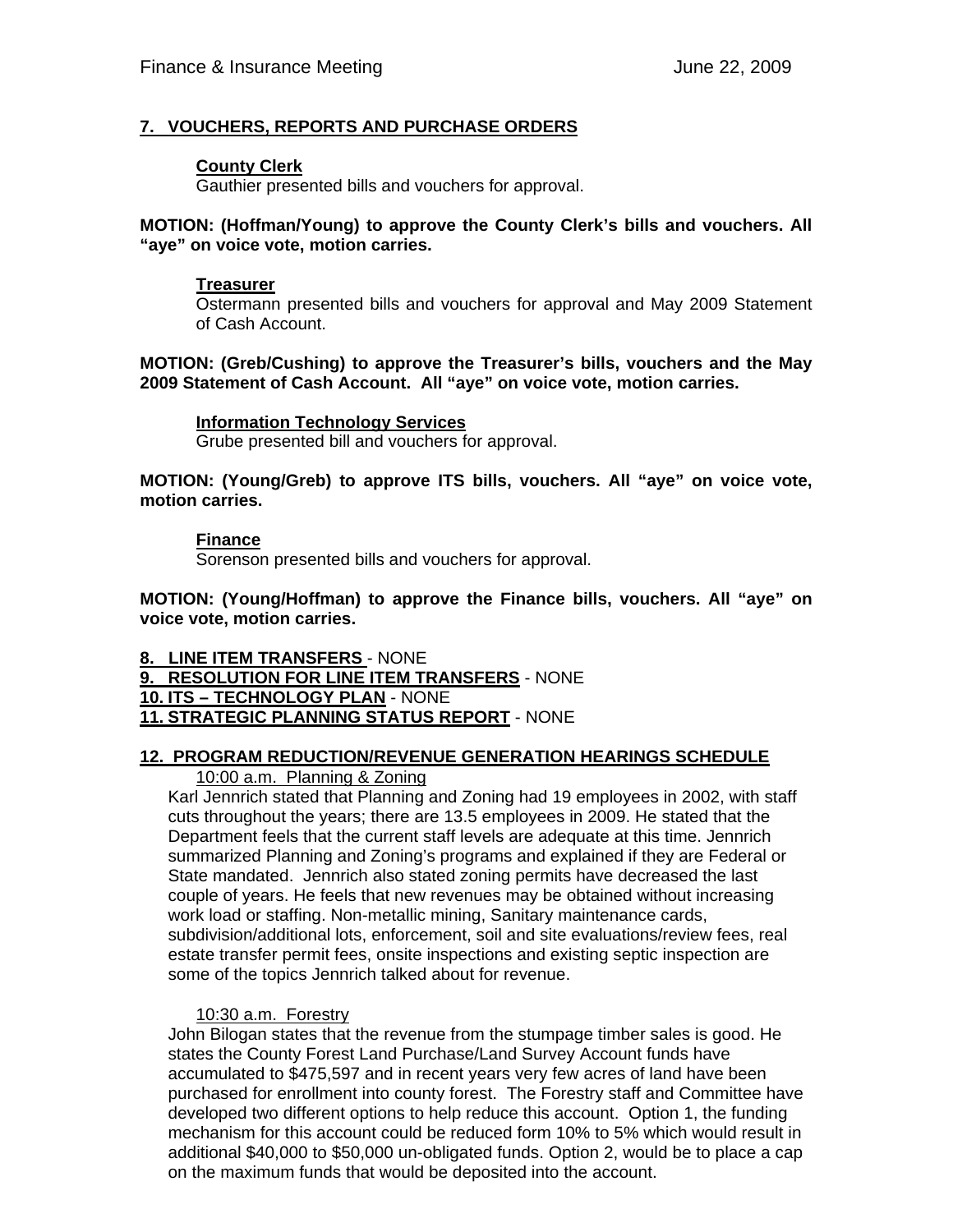For the last 30 years Oneida County Forestry Department has maintained Townline Lake Swimming Beach and Bass Lake Picnic Area. These two parks will no longer be maintained by The Forestry Department and the support facilities and amenities at these facilities will be permanently closed.

Two new or improved recreational facilities have been added in response to public demand, the Enterprise Forest Campground and Perch Lake recreational facility which is scheduled for completion in late 2009.

Bilogan states to offset expenses numerous user fees have been developed over the past 5 years.

#### 11:00 a.m. Department on Aging

Diane Jacobson explained how the budget for the Department on Aging is allocated. Jacobson proposed a total reduction of \$18,393 for the budget year of 2009. The reduction will occur in senior center programs and volunteers, and in the dining sites. Jacobson also stated in 2009 the department voluntarily returned \$10,000.

Jacobson explained the department's funding sources are federal grants, state grants, fees paid by participants, USDA match for Nutrition Programs and fund raisers. Only one-third comes from the county tax levy.

#### 11:30 a.m. Emergency Management

Ken Kortenhof discussed the revenue and expenses of the Ambulance Service and the HazMat Program. He explained, in 2009, an ambulance was moved to Nokomis which resulted in an increase in staffing expense. Kortenhof states in 2010 the City of Rhinelander will develop an ambulance service causing a reduction in revenue collected for the county and the amount paid by the County to the hospital. There will also be a reduction of the Ambulance Director Position and increased duties to the Emergency Management Director and Ambulance Manger. This will result in a savings of approximately \$60,000 per year.

Additional revenue proposed is an increase in billing rates, possible billing for supplies and medicines and charging contracting towns outside of Oneida County.

Kortenhof states four Counties contract with Oneida County for HazMat services, Lincoln, Forest, Langlade and Vilas. Direct expense for this program in 2008 was \$28,687 and the total estimated revenue was \$18,414.00 from state aid. Contractual charges with surrounding counties currently have the option of \$5000 per year or purchase \$5000 of equipment for Oneida County. An adjustment to the contracts with surrounding Counties may result in additional funding for HazMat equipment.

### **MOTION: (Cushing/ Smith) to RECESS at 11:45 A.M until 1:00 P.M**. **All "aye" on voice vote, motion carries.**

**MOTION: (Hoffman/Greb to RESUME the meeting at 1:00 P.M. All "aye" on voice vote, motion carries.** 

#### 1:00 p.m. Highway Department

Nick Scholtes explained the revenue for the Highway Department comes in the form of General Transportation aids, tax levy and maintenance agreements. He stated the Governors' budget has given a 2% increase in 2010 and a 3% increase in 2011.